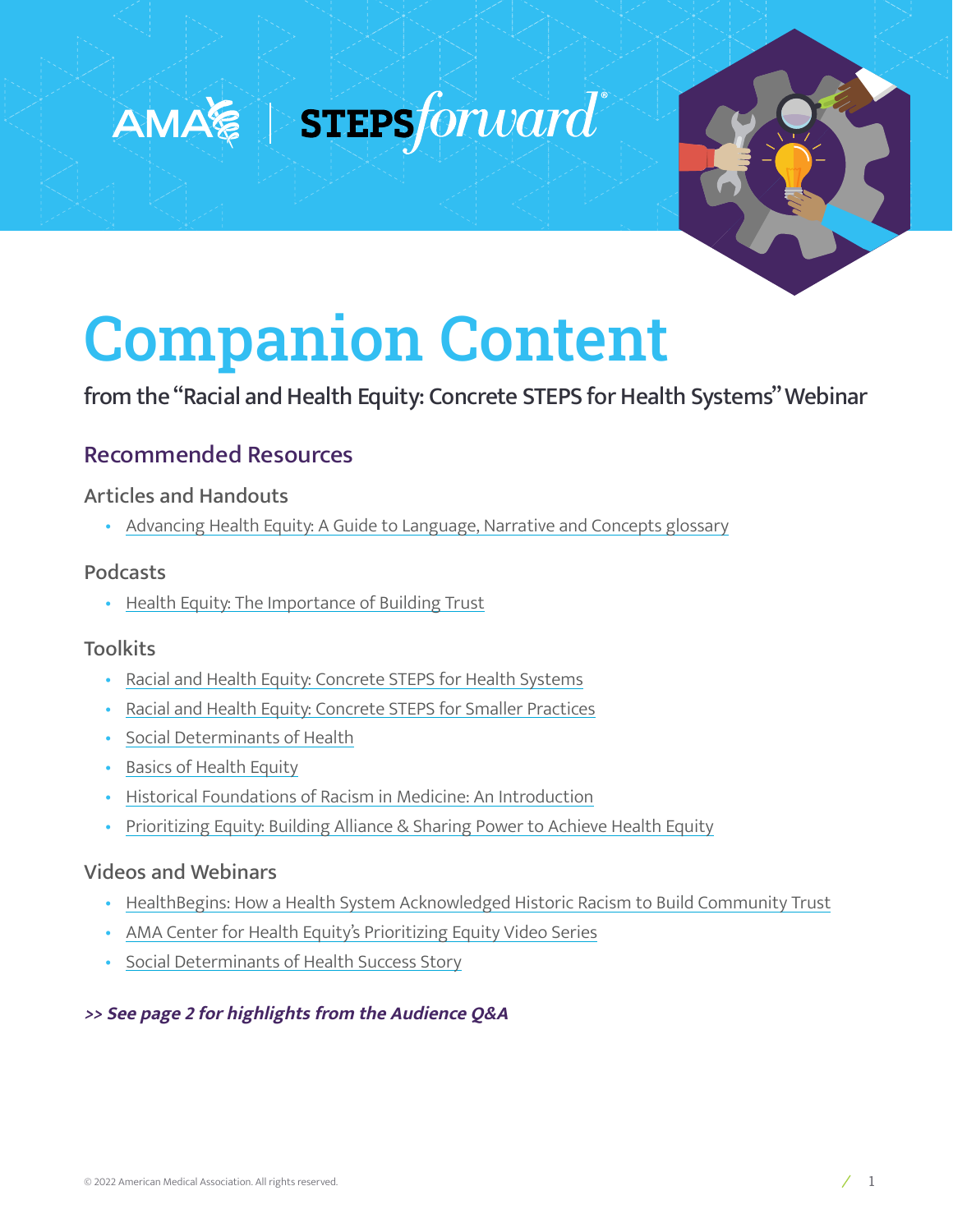

### Questions from the Audience

#### **I applaud the internal focus or the STEPS effort. Social determinants of health (SDOH) are recognized as the larger driver of health inequity. SDOH needs to be addressed upstream with multiple stakeholders across the community. Health systems may not be the entities best position to advance multi-stakeholder efforts. How do health systems determine their collaborative roles?**

To achieve health equity for all, it is essential to focus on solutions to the multiple drivers of social determinants of health (e.g., discriminatory policies and systems, food insecurity, housing, and so forth) and social needs. As sources of care, health systems are some of the best and most practical entities to advance multi-stakeholder efforts due to their unique positioning in the care ecosystem. Health systems have the financial and personnel resources to lead and implement across their community. In addition, health systems are centers of data due to the natural collection of information in electronic health records during the course of care. This data can be analyzed and leveraged to identify gaps in care and needs for a population of people. A health system can determine their own strengths and unique position within a community, but in most circumstances the health system can serve as the initiator and leader amongst other community members.

The AMA STEPS Forward® toolkit, [Racial and Health Equity: Concrete STEPS for Health Systems,](https://edhub.ama-assn.org/steps-forward/module/2788862) provides specific examples of how practices like yours are engaging and collaborating with their communities.

Also, check out the [Racial and Health Equity: Concrete STEPS for Health Systems webinar.](https://youtu.be/ME9VVeEe34U)

#### **Are there any current best models/exemplars for regionwide community–health system collaboration in this?**

The associated toolkits on [Racial and Health Equity](https://edhub.ama-assn.org/steps-forward/module/2788862) and [Social Determinants of Health](https://edhub.ama-assn.org/steps-forward/module/2702762) provide many examples of health systems and communities collaborating together on improvement initiatives. Please see below for examples of toolkits:

- 1. [Mass General Brigham—A Toolkit for Productive Conversations on Race](https://miratcreative.com/wp-content/uploads/MGB-ToolKit-June2020.pdf)
- 2. Leaders at Brigham and Women's Hospital designed a program—called the [Healing ARC](http://bostonreview.net/science-nature-race/bram-wispelwey-michelle-morse-antiracist-agenda-medicine) (acknowledgment, redress, and closure)—that focused on Black and Latinx patients and community members most impacted by unjust heart failure management to inform clinical interventions as well as institutional restitution for historic patterns of racial inequity in the health system's own care and treatment of heart failure patients.
- 3. Mt. Sinai Health System created a task force to address racism in the wake of George Floyd's murder and the surge of support for the Black Lives Matter movement. The task force includes 51 team members across all levels of the organization. With input from all departments, the task force developed a [road map](https://www.mountsinai.org/about/mshs-task-force/road-map) to advance 11 institutional strategies. Founding the Institute for Health Equity Research and expanding leadership development opportunities are among the changes the system has already implemented.

#### **>> Continued**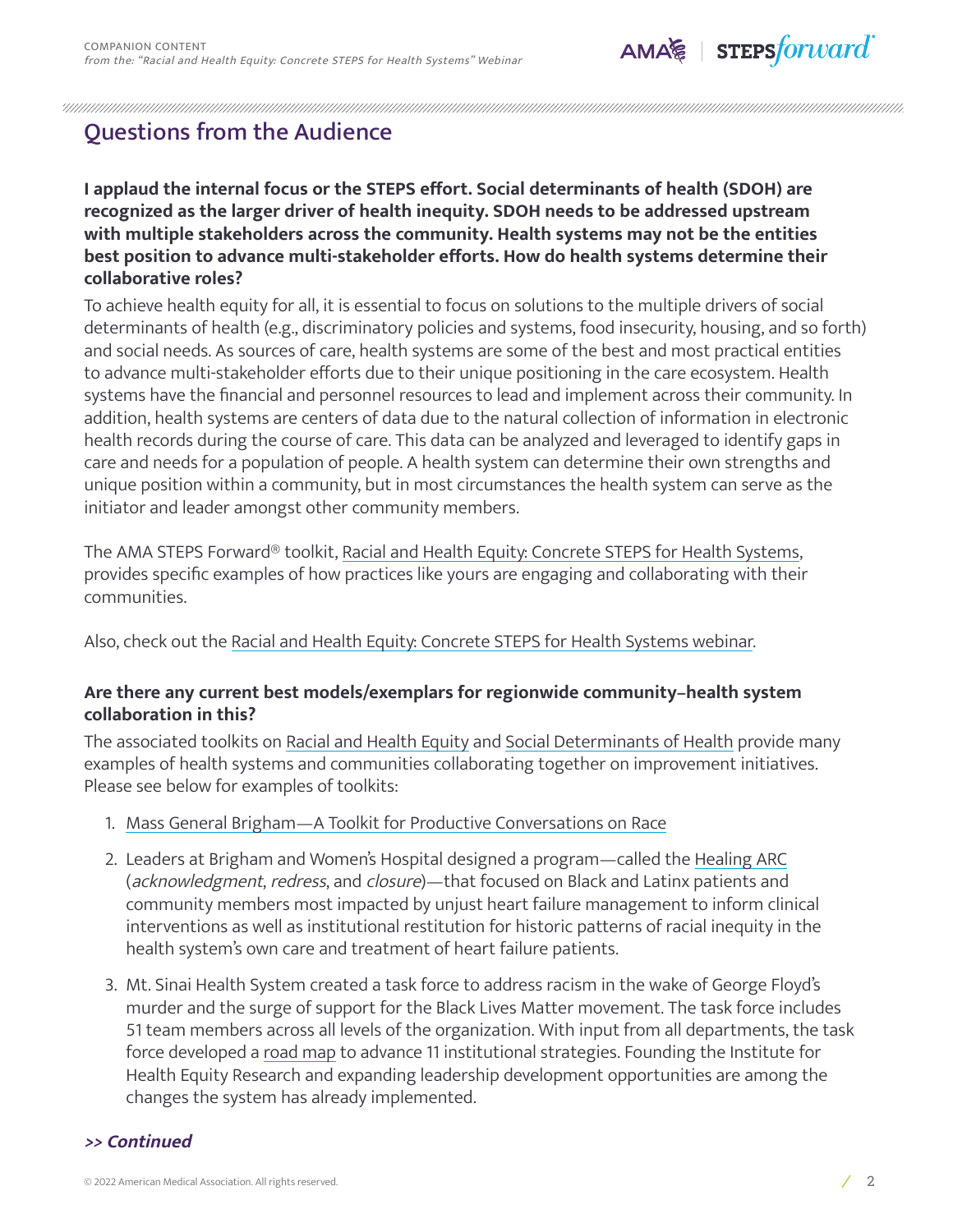

#### **Any suggestions regarding how to deal with external forces that resist reality of data and outcomes?**

Sharing multiple, concrete examples of successful initiatives makes denial increasingly difficult. Sound initiatives with specific metrics tracked consistently from baseline to completion support real-world proof of success and progress. Many examples can be found throughout the [Racial and Health Equity:](https://edhub.ama-assn.org/steps-forward/module/2788862)  [Concrete STEPS for Health Systems toolkit.](https://edhub.ama-assn.org/steps-forward/module/2788862)

If sharing specific examples is not successful, you may alter your approach by encouraging an open dialogue of respectful inquiry to understand the perspective of the opposing party. The answer may be different than one assumes. Using resources such as the [Mass General Brigham toolkit](https://miratcreative.com/wp-content/uploads/MGB-ToolKit-June2020.pdf) and the [Racial](https://edhub.ama-assn.org/steps-forward/module/2788862)  [and Health Equity: Concrete Steps for Health Systems toolkit](https://edhub.ama-assn.org/steps-forward/module/2788862) can help serve as conversation starters.

You may also approach conversations of health equity by way of discussing social determinants of health and providing SDOH initiatives, metrics, and impact. Sometimes this approach is more easily understood.

#### **How does unconscious bias play a role in the prior questions?**

Unconscious or implicit biases are innate to all human beings. Biases are an individual's attitudes or beliefs about certain topics that are formed from unique experiences and circumstances. All human beings have biases, and it is important to understand one's own biases in order to develop awareness of unconscious perceptions. By understanding your own biases, you and your team can become more engaged, empathetic, and culturally competent. A free assessment is available through [Project Implicit](https://implicit.harvard.edu/implicit/takeatest.html). This assessment is a series of questions on 14 different implicit association-task (IAT) tests that identify potential biases related to attributes, such as gender, skin tone, and religion.

#### **What are some practical ideas for our individual caregivers to use in overcoming social determinants of health?**

Solutions to addressing health equity and social determinants of health (SDOH) are possible at all levels of care. The first steps are to create a safe, respectful environment for all and to understand the current attitudes and challenges within your practice. If possible, review your Community Health Needs Assessment (CHNA) and identify gaps in population needs. Use these identified opportunities to start small on targeted initiatives, either at the practice level or system level.

It is also important to understand the terminology and relationship of health equity vs. social determinants of health (SDOH).

• **Health Equity**—The absence of avoidable, unfair, or remediable differences among groups of people, whether those groups are defined socially, economically, demographically, or geographically or by other means of stratification. Equity in health implies that everyone should have a fair opportunity to attain their full health potential and that no one should be disadvantaged from achieving this potential.

#### **>> Continued**